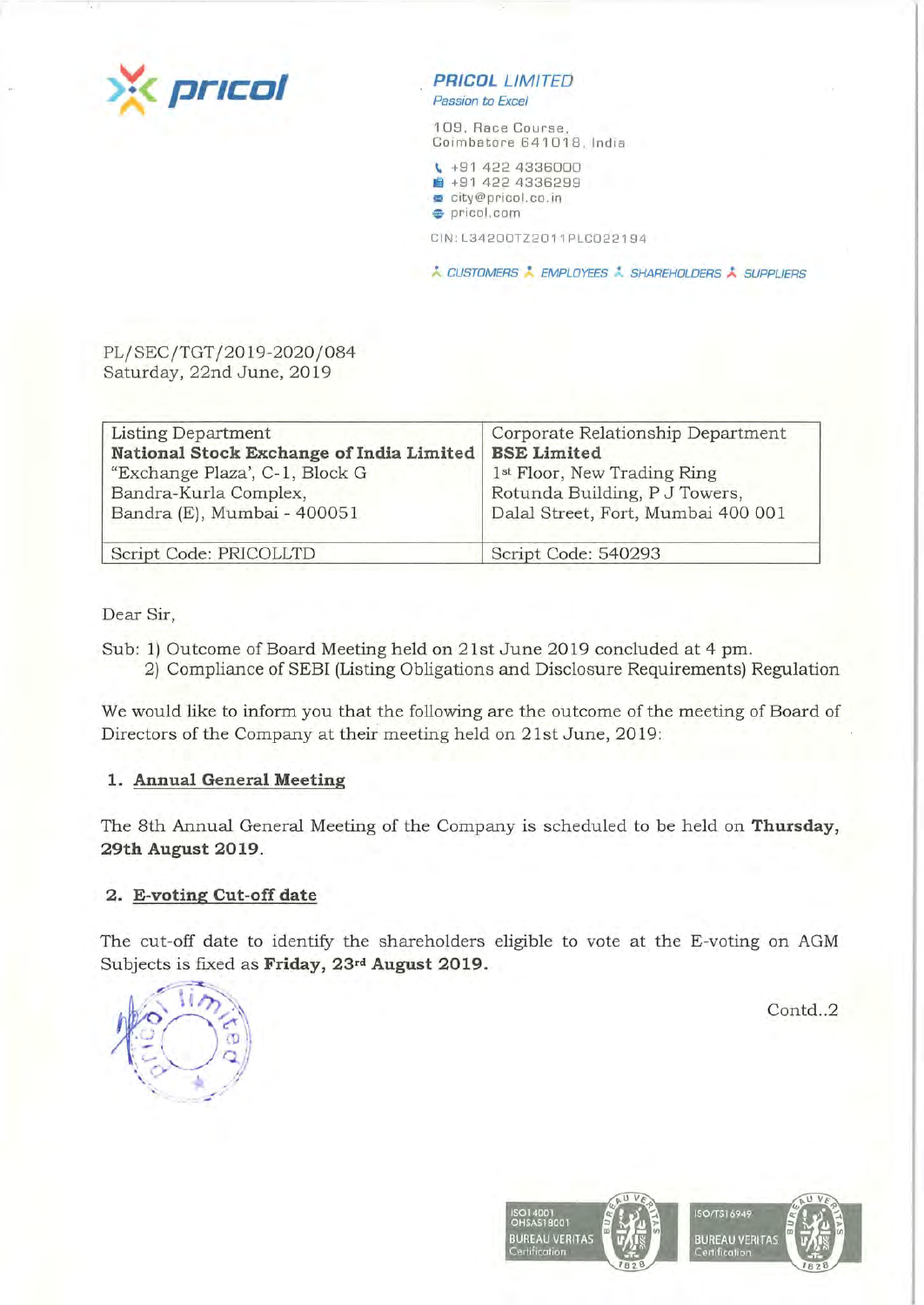**PRICOL** LIMITED<br>Passion to Excel Passion to Excel

/ 2 /

## **3. Sale of Subsidiary Companies**

Approved the dilution of shareholding in the following Wholly Owned Subsidiary Companies:

| Name of the Wholly Owned Subsidiary                                                                                                                                                                                              | <b>Extent of dilution of</b><br>Shareholding |
|----------------------------------------------------------------------------------------------------------------------------------------------------------------------------------------------------------------------------------|----------------------------------------------|
| Pricol Espana Sociedad Limitada, Spain<br>Which has the following subsidiary companies<br>a) Pricol do Brasil Componentes Automotivos LtdA<br>b) Pricol Wiping Systems Czech s.r.o<br>c) Pricol Wiping Systems Mexico S.A.de C.V | 80.5%                                        |
| 2) Pricol Wiping Systems India Limited                                                                                                                                                                                           | 74%                                          |

The required disclosure for the above point no 3, as per Regulation 30 of SEBI (LODR) Regulations, 2015 read with SEBI Circular No: CIR/IR/CMD/4/2015 dated 9th September 2015 were given in **Annexure.** 

This is for your information and records.

Thanking you

Yours faithfully, For Pricol Limited T.G.Thamizhanban

Company Secretary ICSI M.No: F7897

*continuation sheet*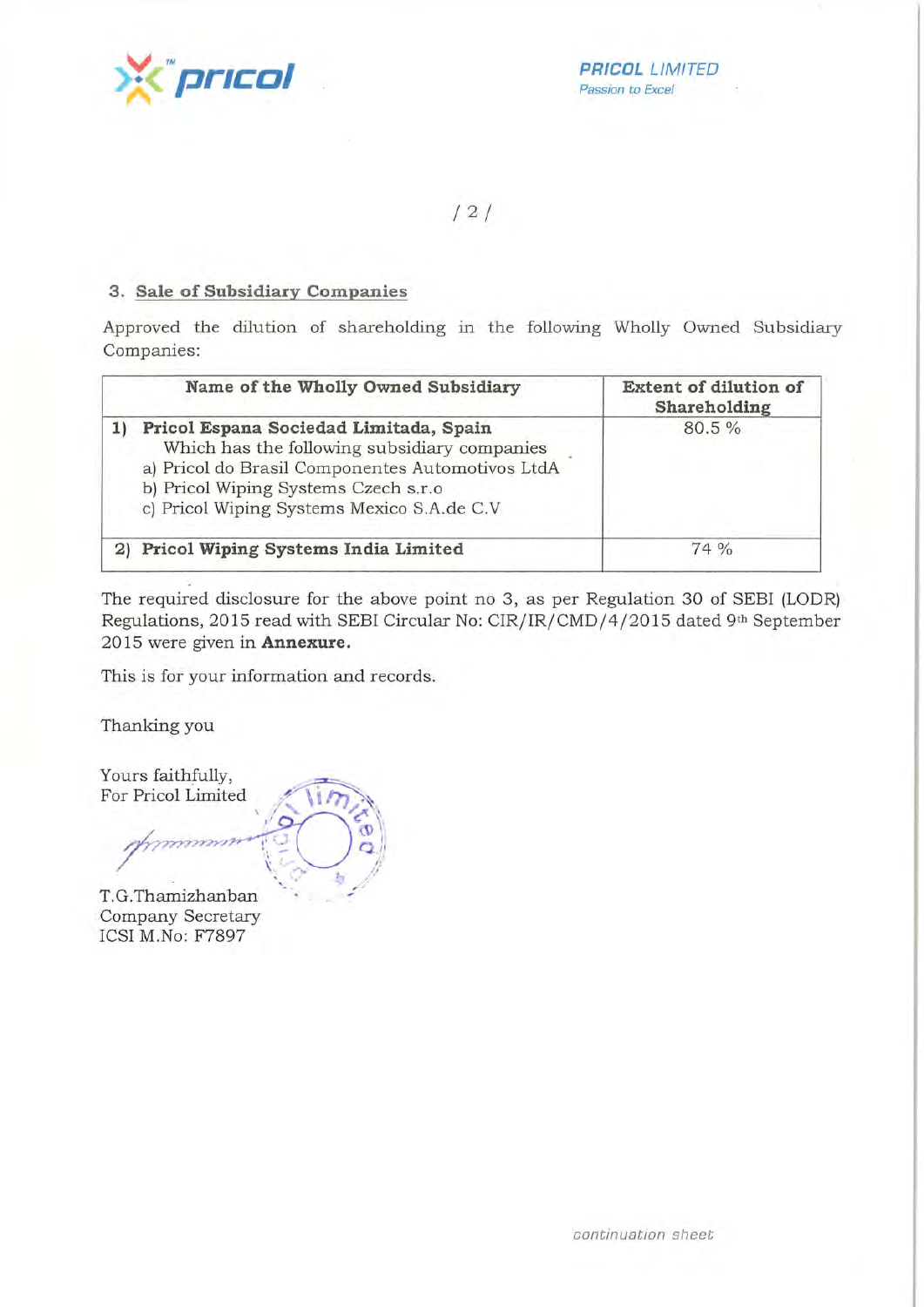

**PRICOL** LIMITED<br>Passion to Excel *Passion to Excel* 

#### **ANNEXURE to letter dated** : 22nd June, 2019

## **SALE OF SUBSIDIARY COMPANIES**

,\_ ~ ,,.,,

 $~/$  :

**1. The amount and percentage of the turnover or revenue or income & net worth contributed by subsidiary of the company during the last financial year (2018-19)** 

|                                       | Rs. in lakhs |           |  |
|---------------------------------------|--------------|-----------|--|
|                                       | Revenue      | Net worth |  |
| <b>Pricol Limited (Consolidated)</b>  | 184,007      | 49,941    |  |
| (Continued & Discontinued Operations) |              |           |  |

|             | Pricol                                                                 |                                                                   | <b>Subsidiaries of Pricol Espana</b>       |                                                  |                                                |       |
|-------------|------------------------------------------------------------------------|-------------------------------------------------------------------|--------------------------------------------|--------------------------------------------------|------------------------------------------------|-------|
| Particulars | <b>Espana</b><br>Sociedad<br>Limitada,<br>Spain                        | Pricol do<br><b>Brasil</b><br>Componentes<br>Automotivos<br>Ltd A | Pricol<br>Wiping<br>Systems<br>Czech s.r.o | Pricol Wiping<br>Systems<br>Mexico<br>S.A.de C.V | Pricol<br>Wiping<br>System<br>India<br>Limited |       |
| i.          | the turnover<br>Of-revenue Of<br>meome<br>contributed<br>by subsidiary |                                                                   |                                            |                                                  |                                                |       |
|             | a. Amount                                                              | $\rightarrow$                                                     | 9,342                                      | 38,318                                           | 1,235                                          | 3,143 |
|             | b. Percentage                                                          | $- -$                                                             | 5.08%                                      | 20.82%                                           | 0.67%                                          | 1.71% |
|             |                                                                        |                                                                   |                                            |                                                  |                                                |       |
|             | ii. net worth<br>contributed<br>by subsidiary                          |                                                                   |                                            |                                                  |                                                |       |
|             | a. Amount                                                              | (13, 524)                                                         | (6,046)                                    | (2252)                                           | 4,983                                          | 812   |

Contd..2